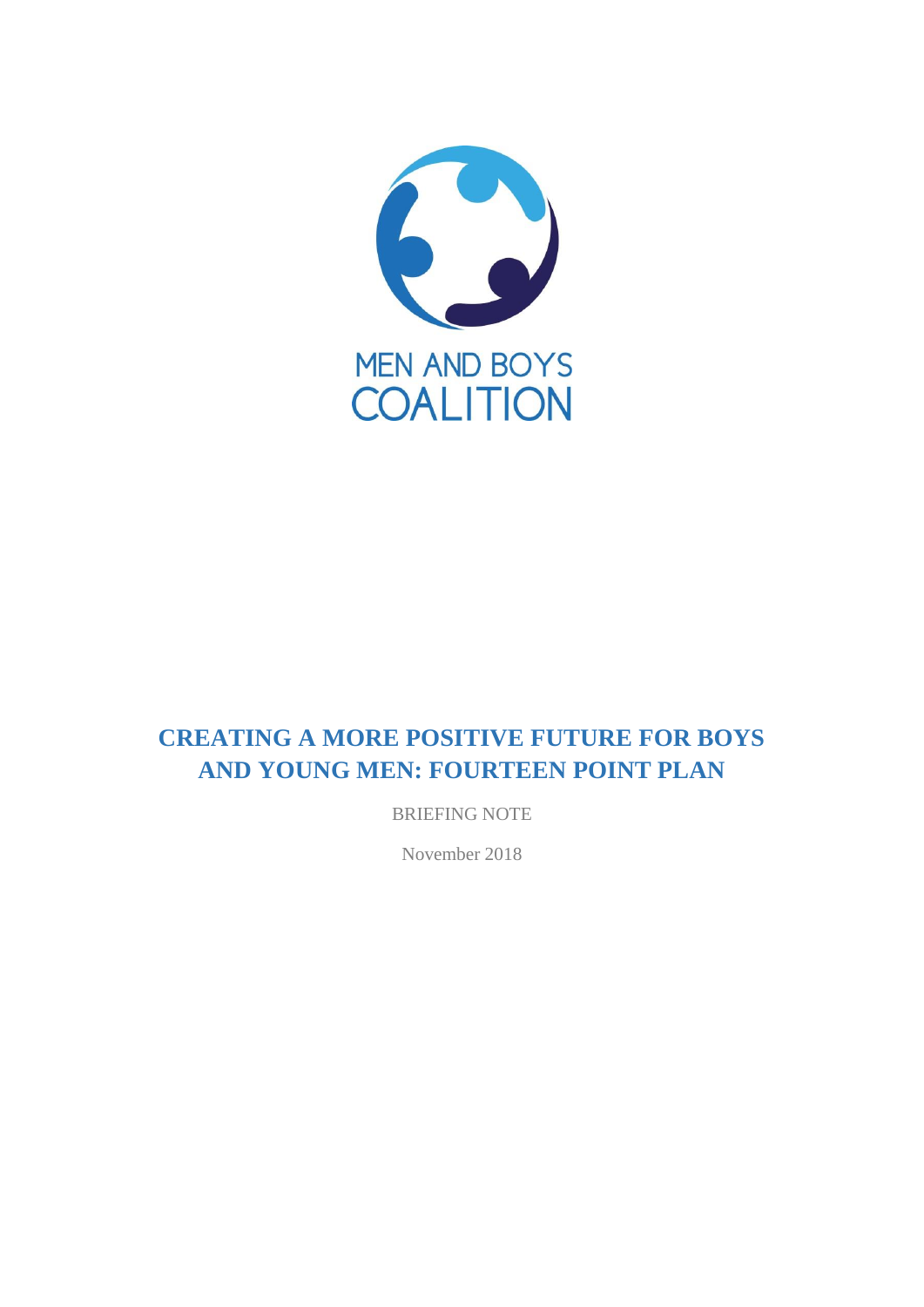# **The Men and Boys Coalition**

The Men and Boys Coalition is a mutually supportive network of charities, campaign organisations, academics, writers, commentators and activists who are committed to taking action on gender-specific issues that affect men and boys in the UK.

Members of the Coalition share the aims of:

*- Highlighting and tackling issues where the needs of men and boys are unmet*

*- Highlighting and tackling the circumstances where the victims of unfair discrimination are men and boys*

*- Helping create positive and constructive public discussion about men, manhood and masculinity*

For more information please visit [http://www.menandboyscoalition.org.uk](http://www.menandboyscoalition.org.uk/)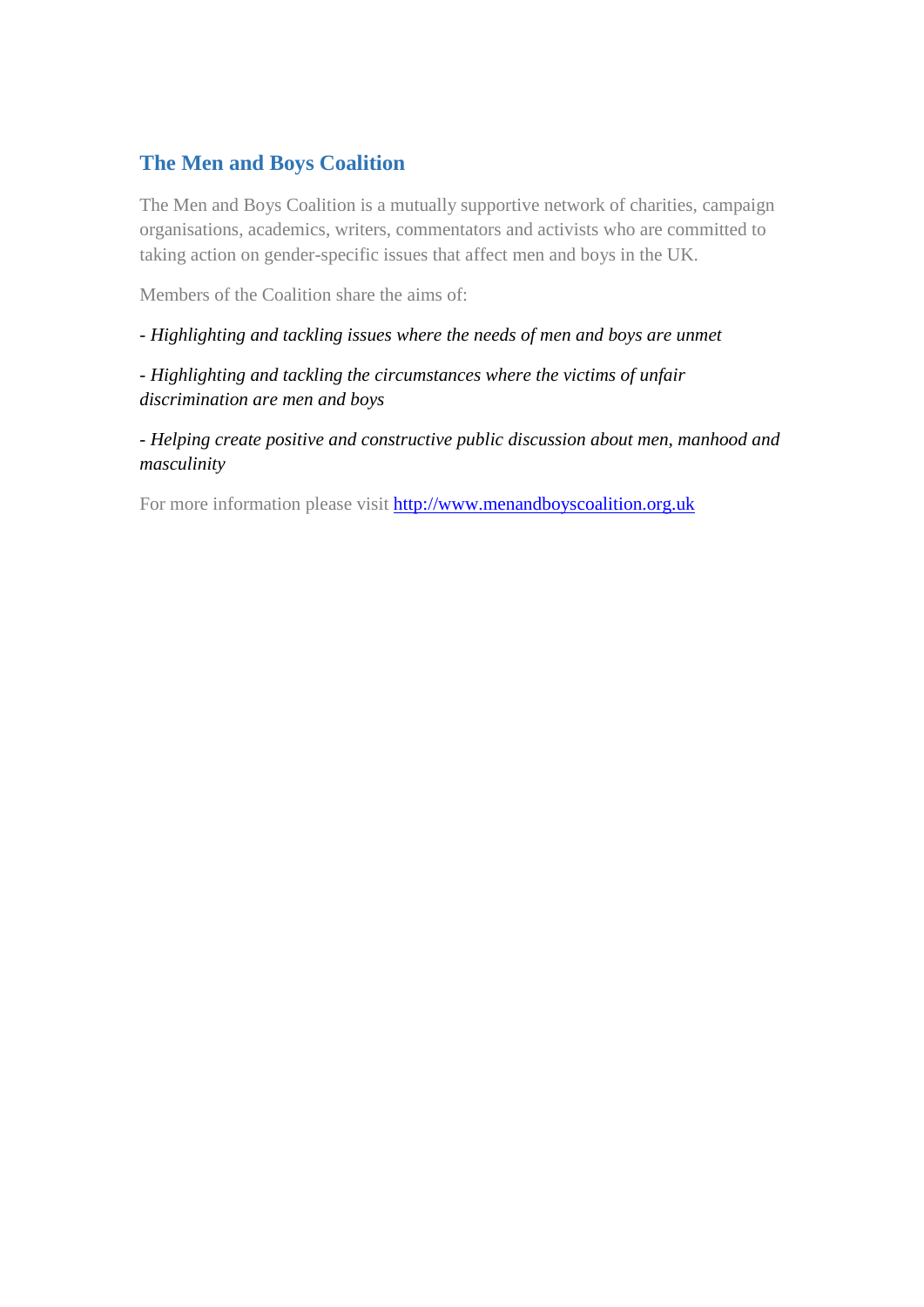# **Foreword**

# Mary Curnock Cook OBE

I made my first speech about the gender gap in education to the Institute of Physics seven years ago in 2011. Rather to my surprise, it made the front page of a national newspaper. I've been campaigning on this issue ever since and I've been heartened to see others join in and for boys' underachievement in education regularly to hit the headlines and social media feeds.

But understanding and acknowledging the facts is not enough. Through this fourteen-point plan and the inaugural International Men's Day Conference, the Men and Boys' Coalition is making a call for coherent action, not just to address the issues, but also for a tolerant understanding that policies and initiatives specifically targeted at the male sex are not a threat but a positive contributor to gender equality more broadly.

This fourteen-point plan covers a broad sweep of ideas, ranging over a much-needed emphasis on literacy and attainment in school, a call for positive role models (not least in the teaching workforce), specific male mentoring schemes, approaches to male wellbeing and mental ill-health, awareness of colour blindness and a 'take your son to university' day. Perhaps most eye-catching is the call for the creation of a multidisciplinary national 'Centre for Men, Policy and Praxis' to provide an authoritative academic voice for research and practical work with men and boys.

Everyone in the Men and Boys' Coalition is a champion for women's rights, many are feminists, and all would support the welcome initiatives we see across education, employment, careers and other areas to support women to fulfil their potential. But through our commitment to gender equality it has become harder and harder to ignore the parallel challenges for boys and men. Ridiculing or sometimes toxifying masculinity and ignoring male issues is not the way forward. All of us want both men and women to play their role in a tolerant, successful and inclusive society.

This document calls out the spiralling issues for men and boys, manifest most clearly through under-achievement in education, especially for those from lower-income backgrounds. It challenges us to believe that our society can intervene successfully through gender specific activities on behalf of both men and women, and that it can do so without threatening the continuing progress that is being been made in equality for women.

November 2018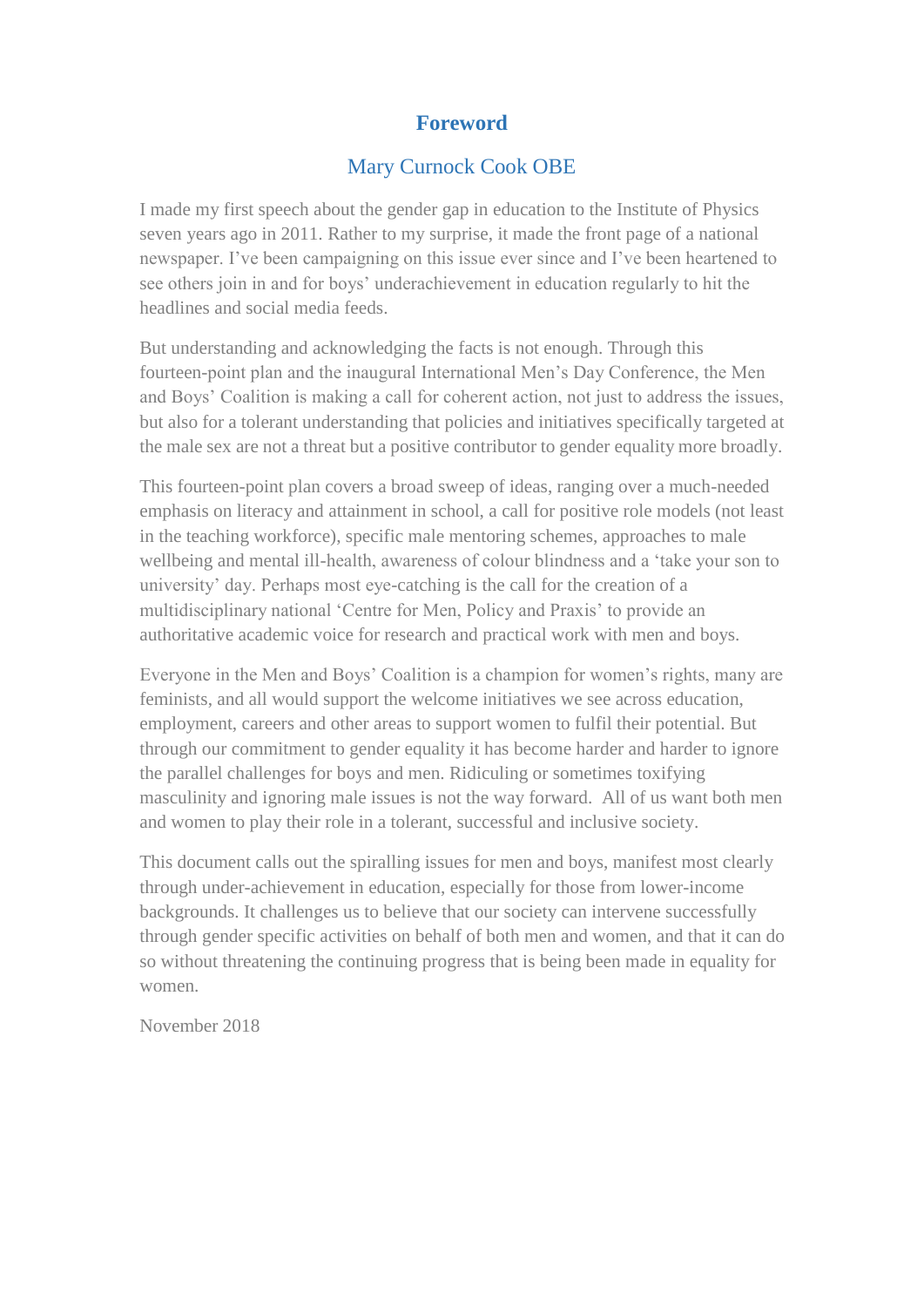# **I. Background**

Over the past thirty years, there has been a persistent and growing attainment gap between boys and girls in the UK. Yet, there has been little or no political focus on the causes of the gap, or the measures and policies that could be put in place to address it.

While there have, quite correctly, been initiatives looking at gender pay gaps, at FTSE-100 board membership and at encouraging more girls into STEM and apprenticeships, there have been no national initiatives, policies or campaigns on boys educational achievement.

As we show in Part III of this document, there is now an overwhelming body of evidence showing that British boys are significantly underperforming in education, and that this low attainment, relative to girls and relative to their own potential, comprises a hugely significant failure of educational and social policy. This has significant negative social and economic implications for the individual boys themselves as well as their current and future families and dependants, and for society as a whole. Many years after first being noticed and acknowledged, the attainment gap continues to worsen with every year.

The statistics also show that boys' underachievement is not evenly spread, but is concentrated within social groups that already face unfair discrimination according to class, relative poverty, ethnicity and social marginalisation. Educational underachievement is clearly an issue of significant intersectional discrimination.

In striving to build a fair, inclusive and equal society, the political and education establishment must go beyond words of concern and rhetorical platitudes. It is urgent that our senior political and administrative figures recognise that action is needed and then show real leadership in implementing constructive action.

This 14-point plan brings together powerful and innovative recommendations from some of the country's leading educationalists and academics currently addressing this issue. For further inquiries about the recommendations, please contact the contributors listed after each point.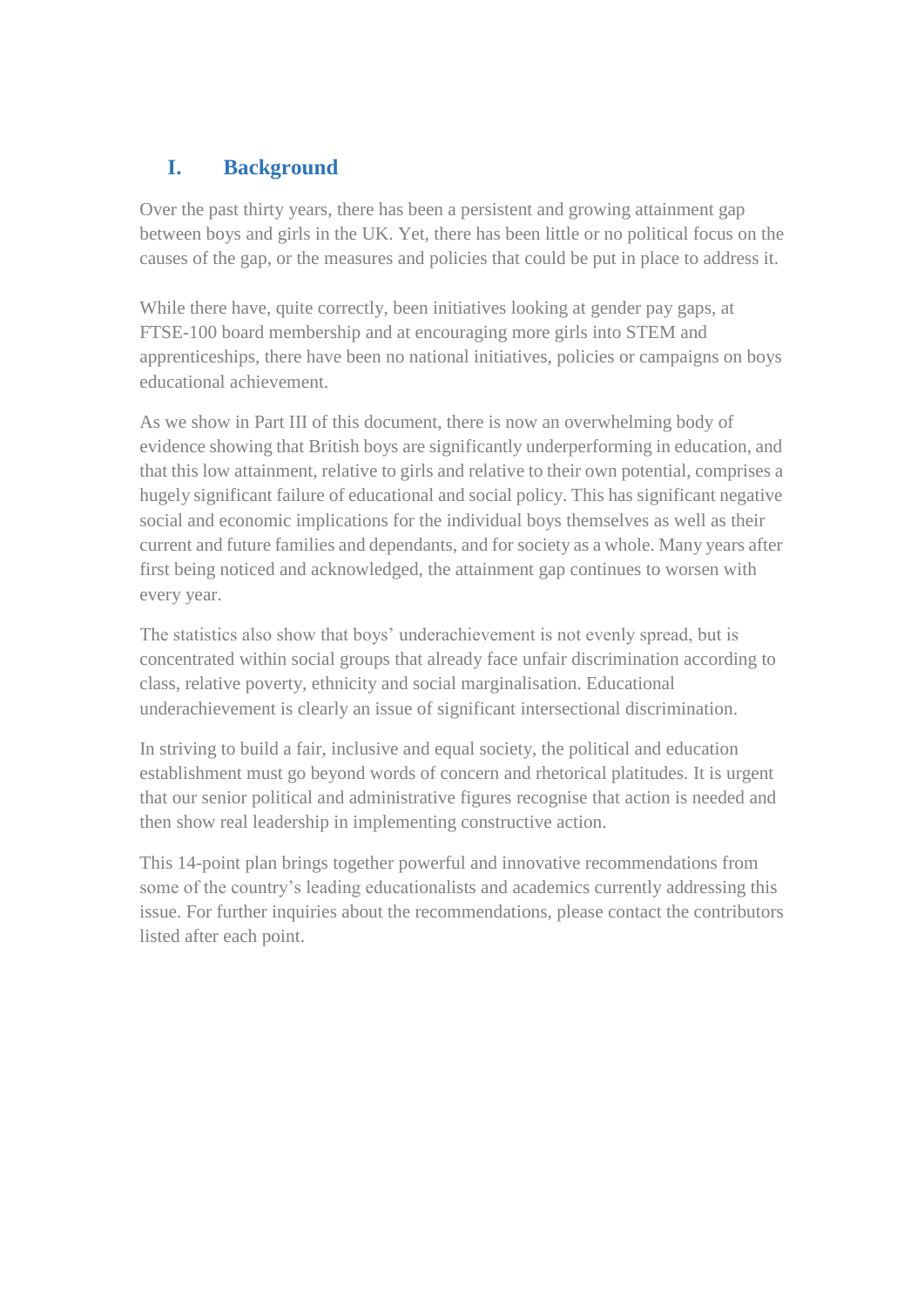# **II. About the contributors**

# **Mary Curnock Cook OBE**

Mary Curnock Cook is an independent educationalist, with expertise in participation and progression in the different stages of education, and with a particular focus on those who are disadvantaged in education. From 2010 to 2017, Mary was Chief Executive of the Universities and Colleges Admissions Service, UCAS, overseeing a transformation of the organisation's operations, communications and data services.

Contact: [mary@curnockcook.com](mailto:mary@curnockcook.com)

# **Colour Blind Awareness**

Colour Blind Awareness is a non-profit organisation which supports colour blind people and their families and provides training and advice to teachers, schools and businesses in how to become 'colour blind compliant'. One in 12 men and 1 in 200 women inherit colour blindness yet it is an under-recognised and poorly understood condition which can impact most areas of everyday life. One of the main aims of Colour Blind Awareness is to increase understanding of colour blindness in schools so that colour blind pupils can obtain the help and support they need. We are also fighting to ensure equal access to GCSE and A Level exam papers and to educational resources such as textbooks and software.

# Contact: [kathryn@colourblindawareness.org](mailto:kathryn@colourblindawareness.org)

# **Natasha Devon MBE**

Natasha Devon MBE tours schools and colleges throughout the UK, delivering talks as well as conducting research on mental health, body image, gender and social equality. Natasha regularly speaks at Parliament and gives evidence to the Education and Health Select Committees, representing the interests of teenagers and teachers. In 2015 she was awarded an MBE for her services to young people and in 2016 the Sunday Times and Debretts named her one of the 500 most influential people in Britain.

Contact: [Natashadevon1@icloud.com](mailto:Natashadevon1@icloud.com)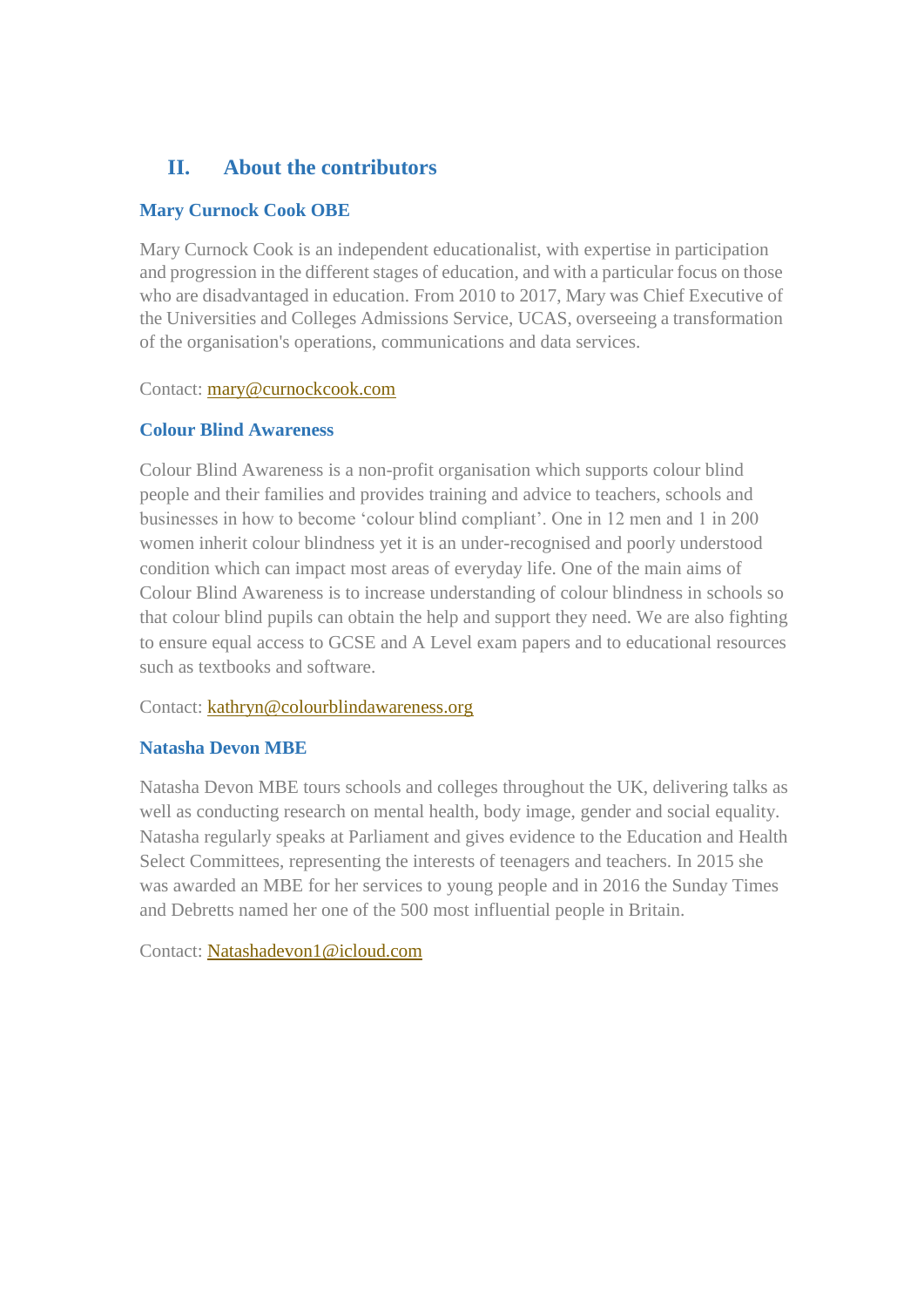## **Nick Hillman, Director, Higher Education Policy Institute**

Nick Hillman has been the Director of HEPI since 2014. He worked for the Rt Hon David Willetts MP (now Lord Willetts), the Minister for Universities and Science, from 2007 until the end of 2013, as Chief of Staff and then Special Adviser in the Department for Business, Innovation and Skills. His recent pamphlets for HEPI include [a comparison of the UK and German higher education system, a](http://www.hepi.ac.uk/wp-content/uploads/2015/09/HEPI-Keeping-Up-WEB.pdf) co-authored piece on the [educational underachievement of young men a](http://www.hepi.ac.uk/wp-content/uploads/2016/05/Boys-to-Men.pdf)nd a study on [students'](http://www.hepi.ac.uk/wp-content/uploads/2016/05/Hepi_Keeping-Schtum-Report-85-Web.pdf) [attitudes to free](http://www.hepi.ac.uk/wp-content/uploads/2016/05/Hepi_Keeping-Schtum-Report-85-Web.pdf) speech.

Contact: [n.hillman@hepi.ac.uk](mailto:n.hillman@hepi.ac.uk)

# **Ulster University Taking Boys Seriously Project**

The five-year research project includes a comprehensive literature review of interventions and HE policies in Northern Ireland, the UK and beyond which seek to address the low attainment and low levels of Higher Education participation among young males; the showcasing of existing best practice; a series of action research projects; and the piloting of new interventions. The key purpose of the research project is to inform and improve policy, training and practice in order to address the under-achievement of young males from disadvantaged backgrounds.

Contact: Prof Brian Murphy [b.murphy1@ulster.ac.uk](mailto:b.murphy1@ulster.ac.uk)

## **Mengage**

Mengage is a not-for-profit company working with males on their health and the issues that affect their health. The services we provide include direct work with males, accredited male health education and mentoring courses, workshops and training, resources, consultancy and research-based solutions from both national and international practice, backed by years of experience of practical health and education work with men and boys.

Contact: [info@mengage.co.uk](mailto:info@mengage.co.uk)

# **Prof Gijsbert Stoet, Leeds Beckett University**

Prof Gijsbert Stoet is a Dutch-born psychologist. He has studied and worked in Germany, the USA, and for the last 10 years in the UK. Currently, he is appointed as Professor in Psychology at Leeds Beckett University. In his research, he has highlighted the problems of boys in education. For example, he has shown that boys' underachievement is an international phenomenon and he has called for more attention for this problem.

Contact: [stoet@gmx.com](mailto:stoet@gmx.com)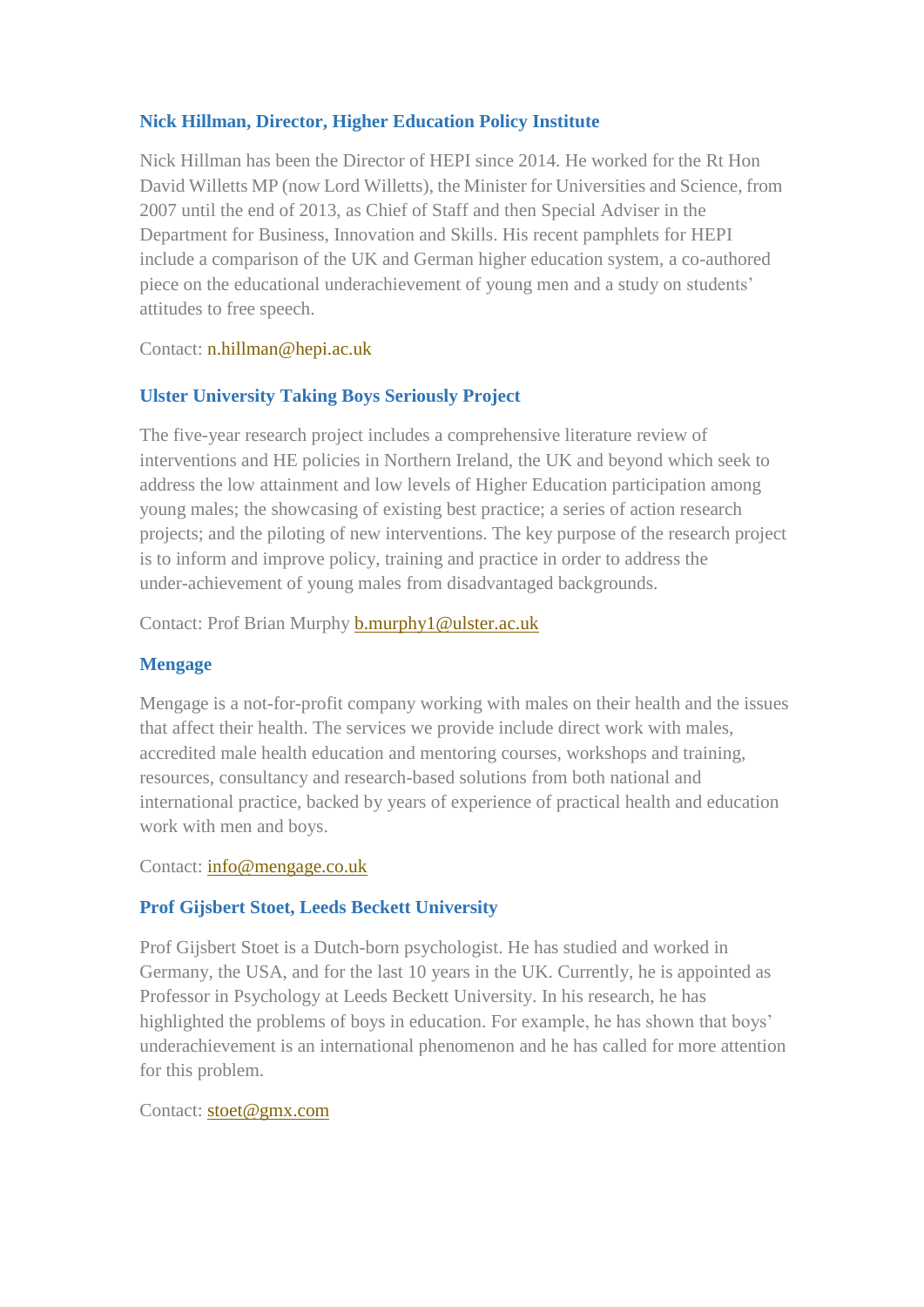# **III. Key facts**

## **(1) Key Stage 2**

Girls continue to outperform boys. In 2018, the gender gap at the expected standard in reading, writing and maths was 8 percentage points: 68% of girls reached the expected standard compared to 60% of boys.

The gender gap is 8 percentage points for reading, 1 percentage point for maths, 9 percentage points for grammar, punctuation and spelling and 12 percentage points for writing teacher assessment

*Department for Education:*

*[National curriculum assessments at key stage 2 in England, 2018 \(provisional\)](https://assets.publishing.service.gov.uk/government/uploads/system/uploads/attachment_data/file/641033/SFR43_KS2_2017_text.pdf)*

# **(2) GCSEs**

62.3% of males received  $A^*$ -C grades whilst 71.4% of women received the same results – the equivalent of 261,522 more A-C grades being awarded to women than men.

*Joint Council for Qualifications:*

*[https://www.jcq.org.uk/Download/examination-results/gcses/2018/main-results-tables/gcse-full-course](https://www.jcq.org.uk/Download/examination-results/gcses/2018/main-results-tables/gcse-full-course-results-summer-2018) [-results-summer-2018](https://www.jcq.org.uk/Download/examination-results/gcses/2018/main-results-tables/gcse-full-course-results-summer-2018)*

# **(3) A Levels**

More women achieved A\*-C grades than men (78.7% grades compared to 75.1%), which meant that females received 76,891 more A\*-C grades in total than men, due to a greater number of women taking them.

*Joint Council for Qualifications:*

*[https://www.jcq.org.uk/examination-results/a-levels/2018/main-results-tables/a-level-and-as-results-su](https://www.jcq.org.uk/examination-results/a-levels/2018/main-results-tables/a-level-and-as-results-summer-2018) [mmer-2018](https://www.jcq.org.uk/examination-results/a-levels/2018/main-results-tables/a-level-and-as-results-summer-2018)*

# **(4) University**

In 2008, the gender gap between British men and women attending British universities was 48,000 (a percentage point gap of 12). In 2017 it had risen to 65,000. Over the decade 520,000 fewer British men had taken places at British universities (a percentage point gap of 14).

*UCAS:<https://www.ucas.com/file/138996/download?token=Lb4WNafU>*

## **(5) Apprenticeships**

In 2016/17, 54% of apprenticeships starts were started by women (262,820) and 46% by men (228,520).

*House of Commons Research Library: <https://researchbriefings.parliament.uk/ResearchBriefing/Summary/SN06113>*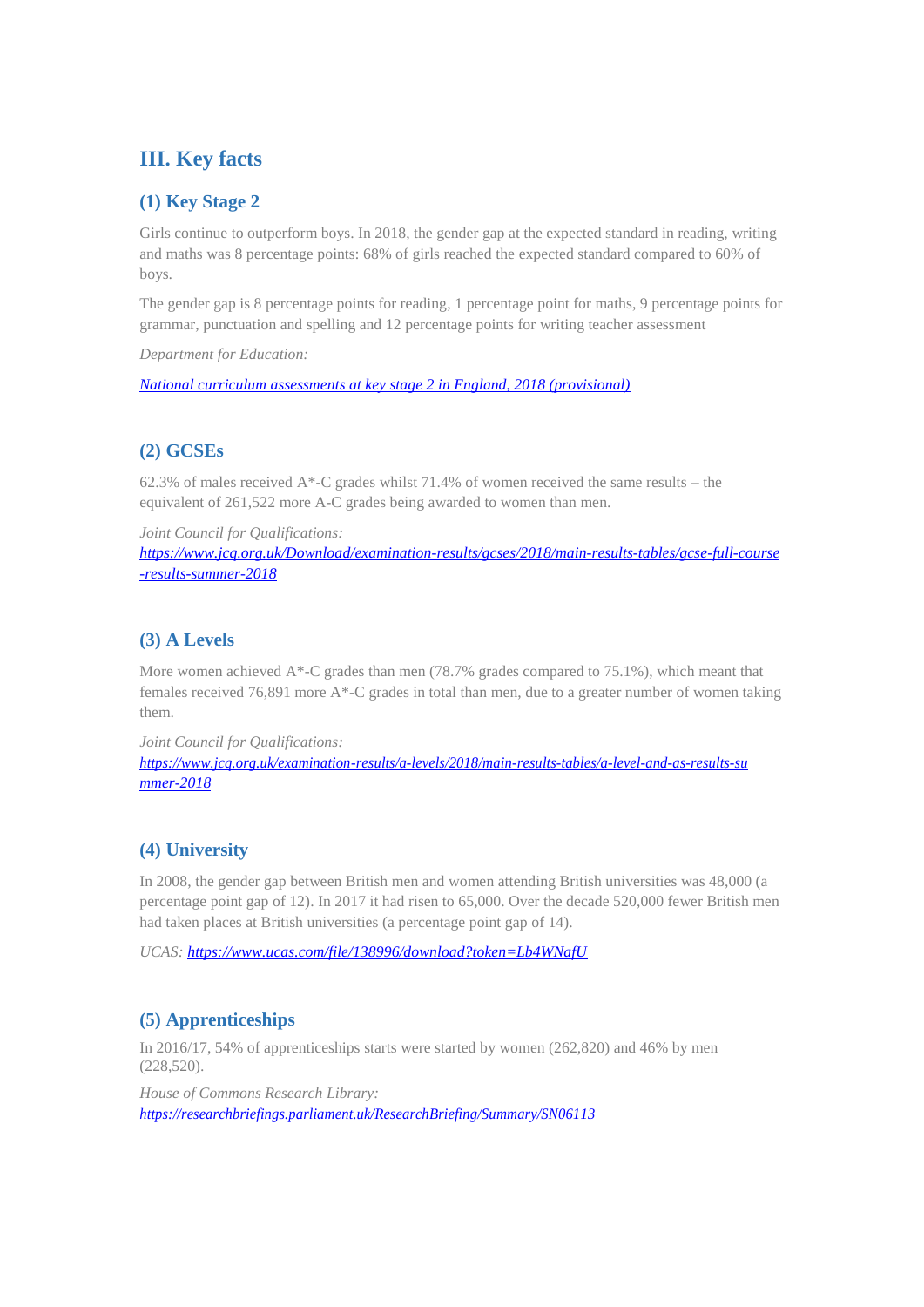## **(6) Teachers**

In 2017, there were 34,000 male primary school teachers in England , making up 15% of the total (187,000 female primary school teachers)

There are 76,500 male secondary school teachers, making up 37.5% of the total (127,700 female secondary school teachers)

*DfE:<https://www.gov.uk/government/statistics/school-workforce-in-england-november-2017>*

## **(7) NEETS**

Between January to March 2016, there were 865,000 people aged 16 to 24 classified as NEET in the UK. Of these, 405,000 (47%) were male and 461,000 (53%) were female. They represented 12% of the total population aged 16-24 (11% of males; 13% of females). There are differences in the composition of the male and female populations who are NEET. Most male NEETs (55%) are unemployed, while most female NEETs (66%) are economically inactive, that is, they are not in work and not looking for or available for work

*House of Commons Library: <http://researchbriefings.files.parliament.uk/documents/SN06705/SN06705.pdf>*

## **(8) School exclusions**

The permanent exclusion rate for boys (0.15 per cent) was over three times higher than that for girls (0.04 per cent) and the fixed period exclusion rate was almost three times higher (6.91 compared with 2.53 per cent).

*DfE:*

*[https://assets.publishing.service.gov.uk/government/uploads/system/uploads/attachment\\_data/file/7267](https://assets.publishing.service.gov.uk/government/uploads/system/uploads/attachment_data/file/726741/text_exc1617.pdf) [41/text\\_exc1617.pdf](https://assets.publishing.service.gov.uk/government/uploads/system/uploads/attachment_data/file/726741/text_exc1617.pdf)*

## **(9) Suicide**

In 2017, there were 4,383 male suicides (75%) and 1,439 among women

*BBC[: https://www.bbc.co.uk/news/health-45407487](https://www.bbc.co.uk/news/health-45407487)*

## **(10) Student Suicide**

There were 213 male student suicides between 2012/13 and 2016/17 compared to 105 female student suicides. This is despite fewer male students. The rate for full time students is 5.0 per 100,000 male students and 1.1 per 100,000 female students.

ONS:

*[https://www.ons.gov.uk/peoplepopulationandcommunity/birthsdeathsandmarriages/deaths/datasets/esti](https://www.ons.gov.uk/peoplepopulationandcommunity/birthsdeathsandmarriages/deaths/datasets/estimatingsuicideamonghighereducationstudentsenglandandwales) [matingsuicideamonghighereducationstudentsenglandandwales](https://www.ons.gov.uk/peoplepopulationandcommunity/birthsdeathsandmarriages/deaths/datasets/estimatingsuicideamonghighereducationstudentsenglandandwales)*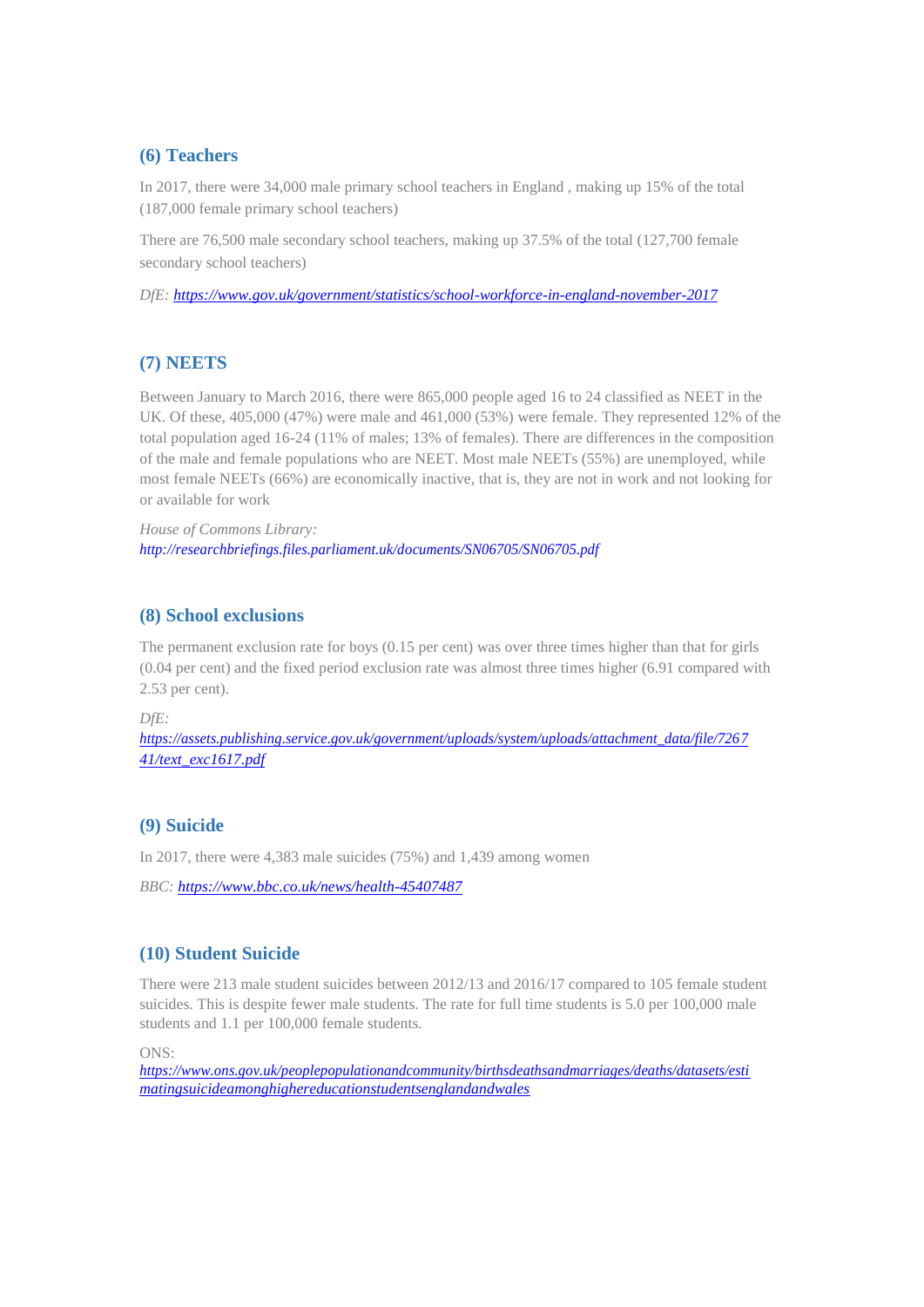# **IV. RECOMMENDATIONS**

## **ACADEMIC INTERVENTIONS**

### **1) Set a policy goal and targets to raise GCSE attainment/achievement for boys to that of girls**

In 2018, 18-year-old women were a startling 37% more likely to enter higher education than men and 38,000 men were 'missing' from starting university this autumn (UCAS).

This is the end result of years of lower achievement by boys from early years onwards, culminating in a gap of attainment at the end of Key Stage 4 against all headline measures (See table 1).

These gaps translate into nearly 13,500 fewer boys achieving the keystone Grade 4 English and Mathematics GCSEs, and over 18,000 more boys without English and Mathematics GCSEs at the end of KS4. Less than a third of boys are covering the EBacc syllabus, further limiting their progression options. Average Attainment 8 scores for GCSEs are 49 for girls and 43.7 for boys, meaning that boys are achieving worse grades overall and this is reflected in the negative Progress 8 score for boys.

Boys in all major ethnic groups underachieve compared to their female peers, with white British boys having the lowest achievement rates of all groups. (See table 2) White and Black Caribbean boys from Free School Meals backgrounds have the lowest attainment of all.

Despite the gaps in boys' achievement at all key stages, the GCSE threshold matters most because it is the gateway to Level 3 study and the potential to progress to higher/degree apprenticeships and higher education. Maths and English GCSEs also continue to remain key basic employability criteria for many employers.

*For inquiries regarding this recommendation, please contact Mary Curnock Cook OBE*

### **2) Increased emphasis on literacy skills**

One of the largest gaps in educational achievement is in reading and writing. These are the key skills that are important for all children and impact on educational attainment across subject areas.

Currently, in the UK, 19 per cent of 15-year-old boys, compared to 13 per cent of girls, have insufficient reading skills to participate effectively and productively in life. Increased emphasis on reading and writing in the school curriculum for both boys and girls would not only have a crucial impact on educational attainment, but on young people's life chances in general.

*For inquiries regarding this recommendation, please contact Prof Gijsbert Stoet, Leeds Beckett University*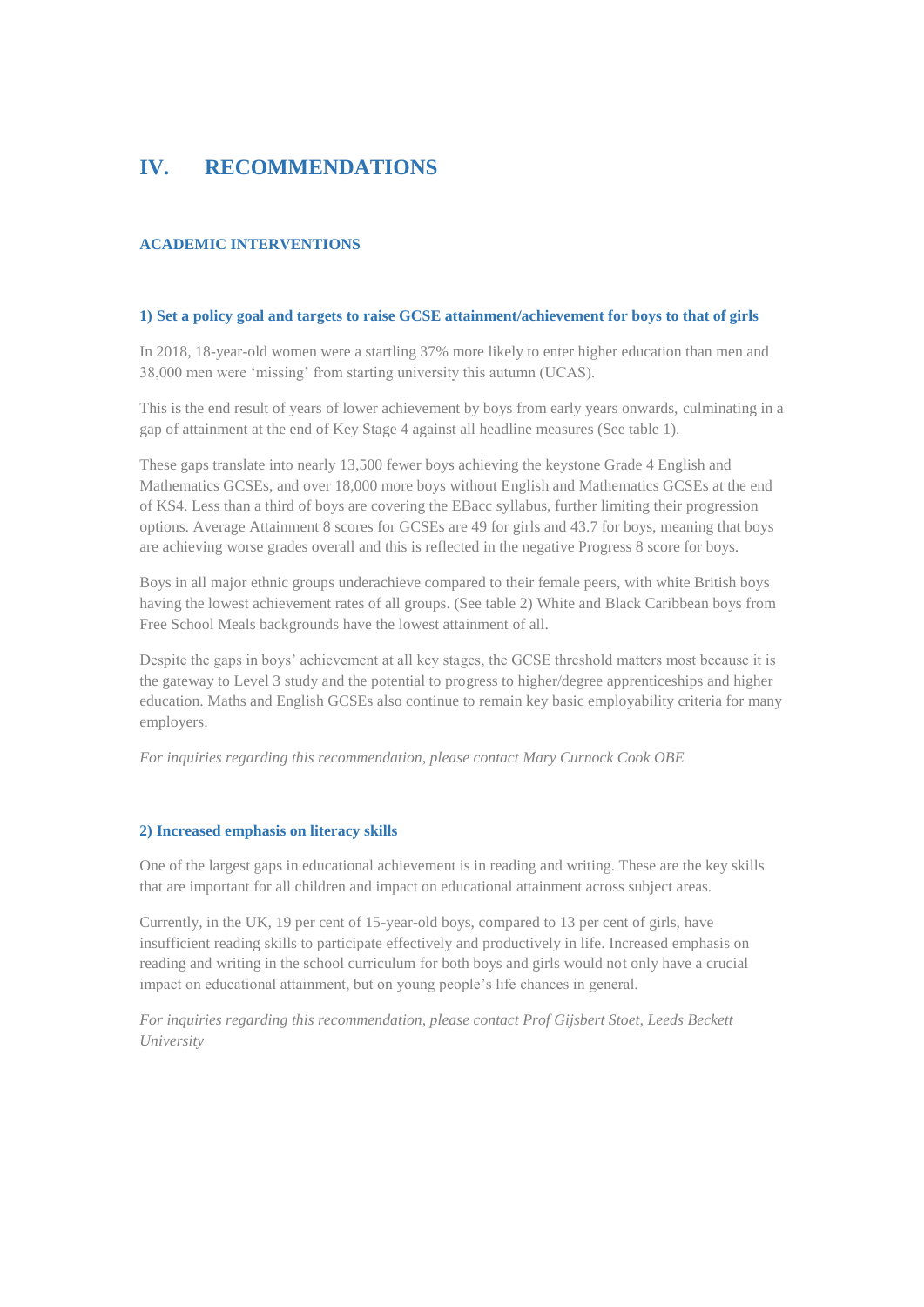#### **3) Gender-inclusive learning resources**

At GCSE, boys fall behind in most school subjects except for Mathematics and Physics. While we wholeheartedly support the focus on girls' education in regard to these subjects, it is crucial that this important additional support for girls should not come at the cost of boys who are drawn to studying non-organic STEM subjects (Maths, Computer Science and Engineering).

Similarly, we believe that it is crucial to create the same opportunities for boys to benefit from additional teaching resources in subjects where boys are under-represented, as are provided for encouraging girls into STEM, while at the same time not taking away from girls' academic attainment in subjects such as Medicine, Veterinary Science, Teaching, Law, Psychology and English.

*For inquiries regarding this recommendation, please contact Prof Gijsbert Stoet, Leeds Beckett University*

### **4) Train teachers in how to identify and support pupils with colour blindness**

Statistically speaking, colour blindness (colour vision deficiency, CVD) affects 1 in 12 (8%) boys and 1 in 200 girls (0.5%)\*. This means it is likely there will be at least one child with CVD in every co-educated, maintained school classroom, yet teachers are not trained in how to identify and support pupils with colour blindness. As boys are 16 times more likely to have CVD than girls, boys are at a disadvantage in the modern classroom where almost all educational resources rely heavily on colour to convey information.

In an ideal world schools would introduce training for teaching staff though INSET modules, but as existing teachers have little knowledge of colour blindness there is little appetite from head teachersto provide this training for their staff. If teacher training courses included training in how to identify and support pupils with CVD, boys would no longer face indirect sexual discrimination on the grounds of colour blindness in school. Trainee teachers would be able to introduce the topic into schools during their placements. Colour blind boys would no longer need to struggle to understand information presented in colour only because their teachers would understand how to adapt resources to make them accessible, for example by labelling information.

\*Sourceprovided byColour Blind Awareness:Gegenfurtner KR, SharpeLT. ColorVision: From Genes to Perception. Cambridge; New York: Cambridge University Press, 1999

*For inquiries regarding this recommendation, please contact Kathryn Albany-Ward, CEO, Colour Blind Awareness*

#### **5) Re-introduction of colour vision screening at school entry**

Despite the fact it is likely there will be at least one child with CVD in every co-educated, maintained school classroom, parents, teachers (and often the pupils themselves) have no idea which children have CVD. Studies show (e.g. Association of Optometrists #ABSee campaign 2018) that:

- 75% of school age children have had an eye test with an optometrist
- More than 50% of parents (incorrectly) believe their children have a full eye test in school.

Colour Blind Awareness' ongoing study also shows that despite three quarters of pupils being tested by an optometrist, 80% of children have never had a colour vision test. Consequently, most children with CVD remain undiagnosed in school and the vast majority of the children affected are boys. The reintroduction of colour vision screening at school entry would ensure early identification of boys with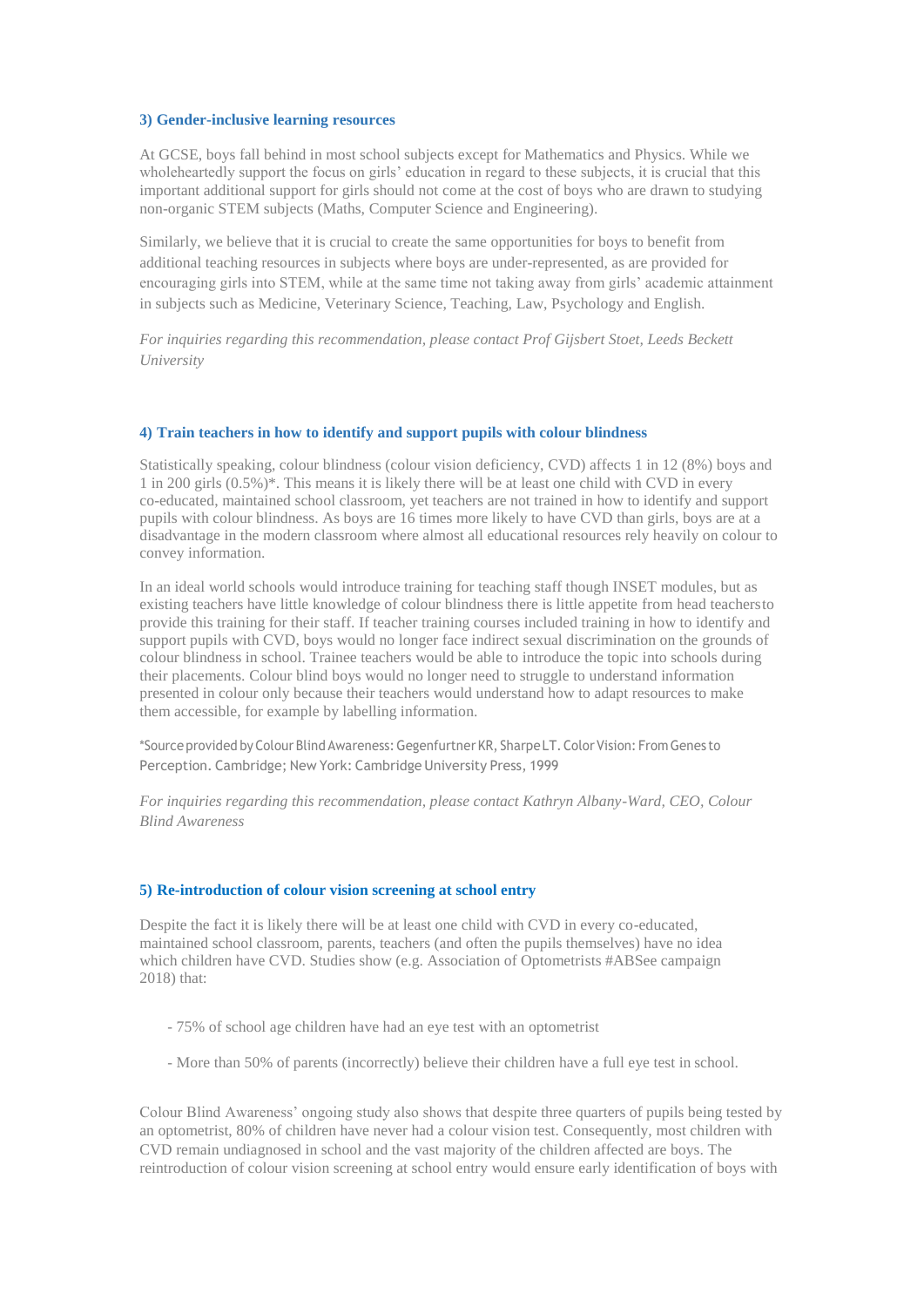CVD and enable schools to provide support, particularly for GCSE and A Level exams where these pupils are entitled to support but can't receive it if they are undiagnosed.

*For inquiries regarding this recommendation, please contact Kathryn Albany-Ward, CEO, Colour Blind Awareness*

#### **MALE ROLE MODELS**

### **6) Actively promote careers in teaching to men, especially for primary and early years**

Just 24 per cent of the state funded teaching workforce are men and it's only 14 per cent for state-funded primary schools and 7 per cent for Early Years (DfE). One in four primary schools have no male teachers and 80 per cent have fewer than three.

Three million children live in single parent families, which is 22 per cent of all children in families; 90 per cent of these families are headed by single mothers. We could estimate therefore that some 2.7m children are growing up in fatherless families. These children are also being educated in an overwhelmingly female-dominated education system.

Being an effective teacher has little to do with gender. This leads people to assume a shortage of men in the classroom does not matter. But it does for two reasons. First, teachers are not just people who impart knowledge; they are role models we remember for the rest of our lives.

It is not an attack on women to note this incredible imbalance. Indeed, it is often mothers, especially single mothers, who most want their children to have more positive male role models.

The second reason for encouraging more men into teaching is to ensure the teaching profession reflects wider society a bit better. Having few male teachers matters for the same reasons that having few female scientists, engineers or computer programmers matters.

It is time for the rest of the UK to look at Scotland's Gender Action Plan, which seeks to end extreme gender imbalances in different university courses. Teacher training should be no exception to such a useful goal.

The lack of male role models for all children, and especially for boys, is unhealthy and is a contributing factor in boys' underachievement in education. Positive action to increase the male teaching workforce is urgently needed.

*For inquiries regarding this recommendation, please contact Mary Curnock Cook OBE or Nick Hillman, Director, Higher Education Policy Institute*

### **7) An accredited national peer mentoring initiative, training young male mentors in secondary schools as peer mentors for boys in their last year in primary education**

The transition from primary to secondary education is problematic for all young people. For boys, loss of motivation, disruptive behaviours, and problems with literacy are potential features of transition; the majority of school suspensions are of boys.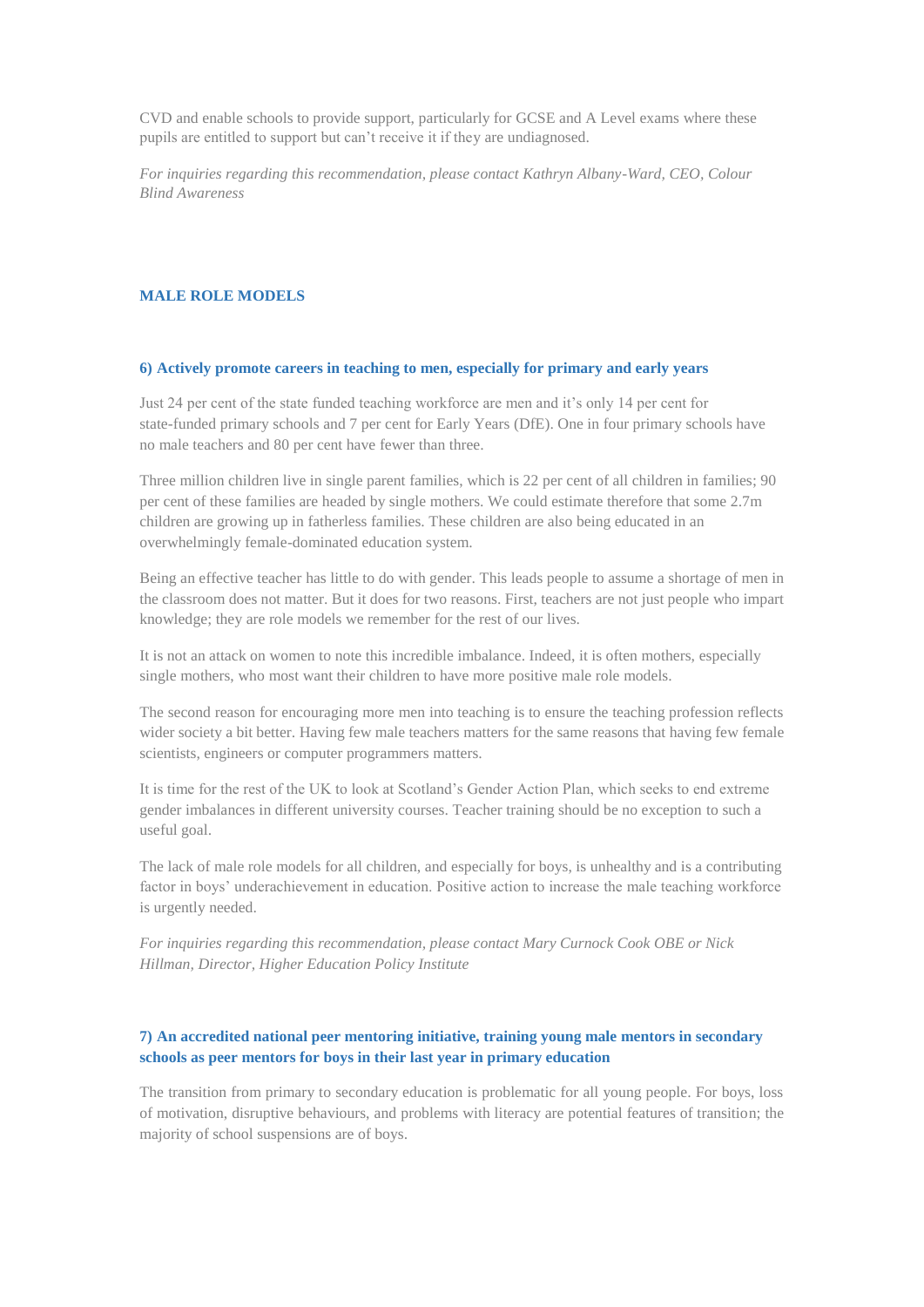Mentoring offers an evidence-based approach to addressing concerns related to problematic behaviours in schools and improving school performance. Mentoring programmes and 'buddying' with older pupils have been demonstrated as successful means of addressing disruptive behaviours and improving academic performance.

Peer mentoring has also been found effective for primary school pupils transitioning to secondary school. Training young men at secondary schools to mentor and be introduced into feeder primary schools, befriending younger peers will help smoother transition for younger boys, academic performance and countering disruptive behaviours.

*For inquiries regarding this recommendation, please contact Mengage*

### **8) Launch a nation-wide 'Take Your Son into University Day' campaign**

The disparity in male and female entry to university is big and getting bigger. As the Higher Education Policy Institute (HEPI) showed in their 2016 report *Boys to Men*, compared to male students, there are more female part-time students, more female full-time students, more female undergraduate students and more female postgraduate students. Thisis poorly understood, perhaps because when middle-aged policy makers went to university, the opposite was the case.

Hundreds of millions of pounds are spent on widening participation initiatives each year, but they are sometimes poorly targeted and often under-evaluated. It is clear from the headline data showing disparities in university entry that the various initiatives are not working as effectively as they might. So we need to try something new.

One idea worth piloting is a 'Take Your Son To University Day', explicitly modelled on 'Take Your Daughter To Work Day', which started in 1993 as a way to inform girls about the full range of careers. A new take on an old idea, parents and carers could take their young men to a higher education campus at a dedicated time to hear tailored information. As with Take Your Daughter To Work Day, schools, colleges and employers could be encouraged to provide time off.

By bringing different generations onto campus, Take Your Son To University Day could also tackle a wider lack of understanding about the benefits of higher education, as learning has been shown to be contagious within families.

*For inquiries regarding this recommendation, please contact Nick Hillman, Director, Higher Education Policy Institute*

### **9) Targeted male-friendly sources of information on universities and courses**

When universities recognise a need to recruit more men, they tend to pick up the phone to a local well-known sports club. This can lead to media-friendly widening participation schemes run jointly with famous football teams aimed at encouraging more men to enter higher education.

There are doubtless some people who have entered higher education solely as a result of such schemes. It would be churlish to say they should not exist. But they caricature boys as being interested in sport above other pursuits, and they wrongly imply a love of sport is a key differentiator between boys and girls. It is as silly as thinking the one most effective way to help women enter higher education would be to run a scheme in conjunction with a make-up company.

I visit around 50 universities a year. While it is still the case that most vice-chancellors and other senior managers are men, most widening participation teams are predominantly female. Attending open days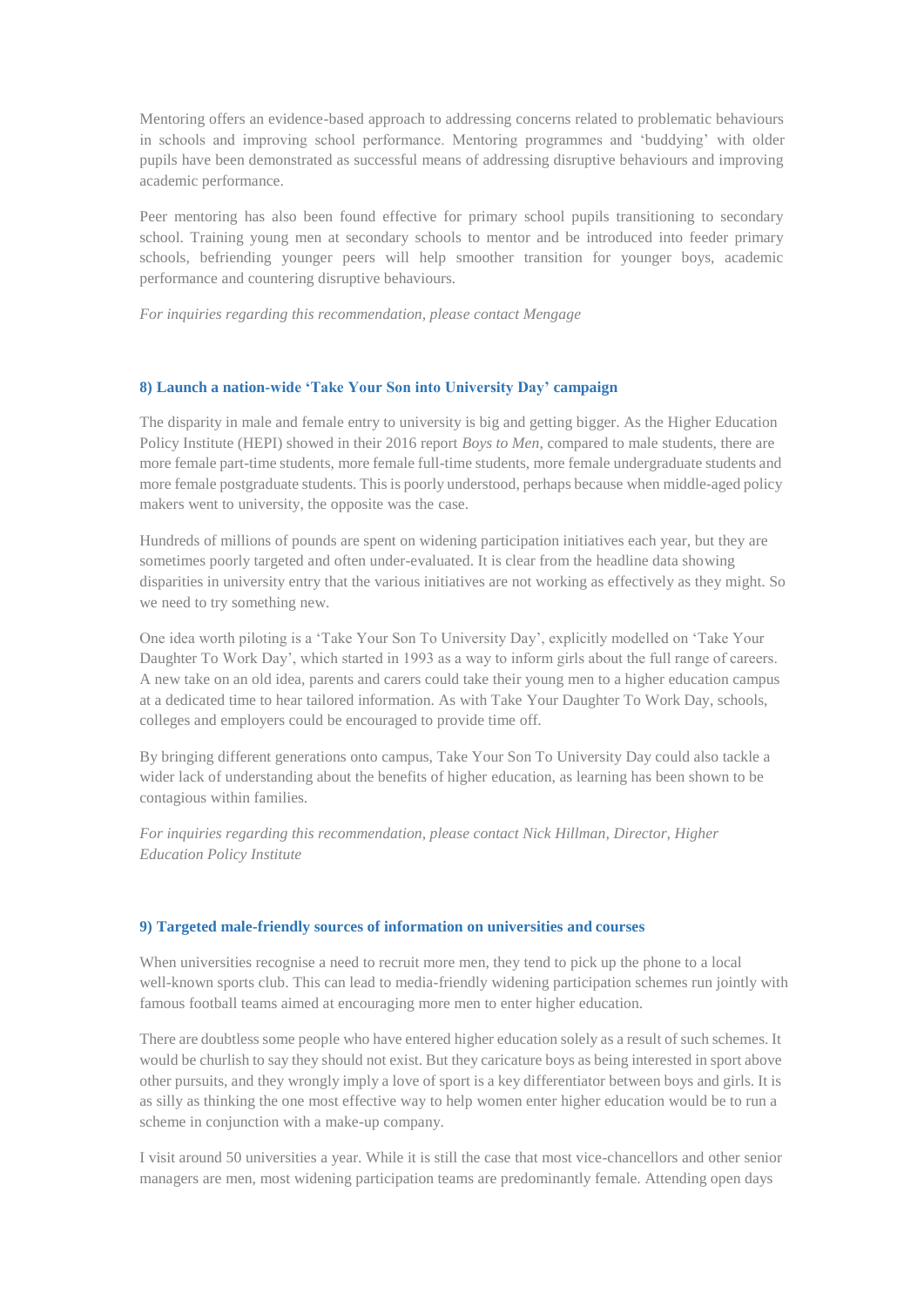and other initiatives aimed at potential applicants are key determinants in decision making. But male organisers of such activities can be very rare indeed. So we need to address the signals we send when having such a big gender bias among those representing our universities to their future students.

*For inquiries regarding this recommendation, please contact Nick Hillman, Director, Higher Education Policy Institute*

### **BOY-FRIENDLY PASTORAL SUPPORT**

#### **10) Understanding that behavioural and emotional issues usually have the same root cause**

Evidence shows a quarter of girls will be labelled as having an emotional issue and a quarter of boys as having a behavioural one. However, there is a lack of understanding that these are likely to be the same. Owing to the way boys and girls are socialised differently, girls often internalise distress, whereas boys are more likely to lash out in anger.

When boys behave in ways which are perceived to be 'disruptive' or 'naughty' it is incumbent upon us to understand they are likely distressed and need the same amount of emotional support as their female peers. To avoid punishing vulnerable boys, we recommend ensuring educators are aware of the differing ways in which boys and girls express emotional distress.

*For inquiries regarding this recommendation, please contact Natasha Devon MBE*

#### **11) More training in mental health support for male role models**

Research has shown that boys and young men are less likely to engage with any mental health interventions theoretically available to them than girls. For example, they are less likely to see the school counsellor, or to book an appointment to see their GP, if they suspect they have mental health issues. However, it is a myth that they do not talk at all. In fact, they often confide in male sports coaches, their favourite male teacher or other male role model.

We recommend these men be trained in Mental Health First Aid so that the conversations can happen in the most productive way. We need to bring help to boys, rather than expecting them to seek help.

*For inquiries regarding this recommendation, please contact Natasha Devon MBE*

### **12) Create spaces where boys feel emotionally supported without talking**

Research indicates that boys and young men gain catharsis from activities like sport, music, drama and art, which allow them to explore and exorcise difficult feelings without necessarily having to put them into words. At the same time, sport, art, music and drama are being systematically squeezed out of the curriculum owing to a lack of funding and changing academic priorities.

When asked, teenage boys often say their greatest emotional support came simply from spending time with people who did not judge them, doing something they enjoyed. We need to safeguard space in the school week for activities which support mental well-being.

*For inquiries regarding this recommendation, please contact Natasha Devon MBE*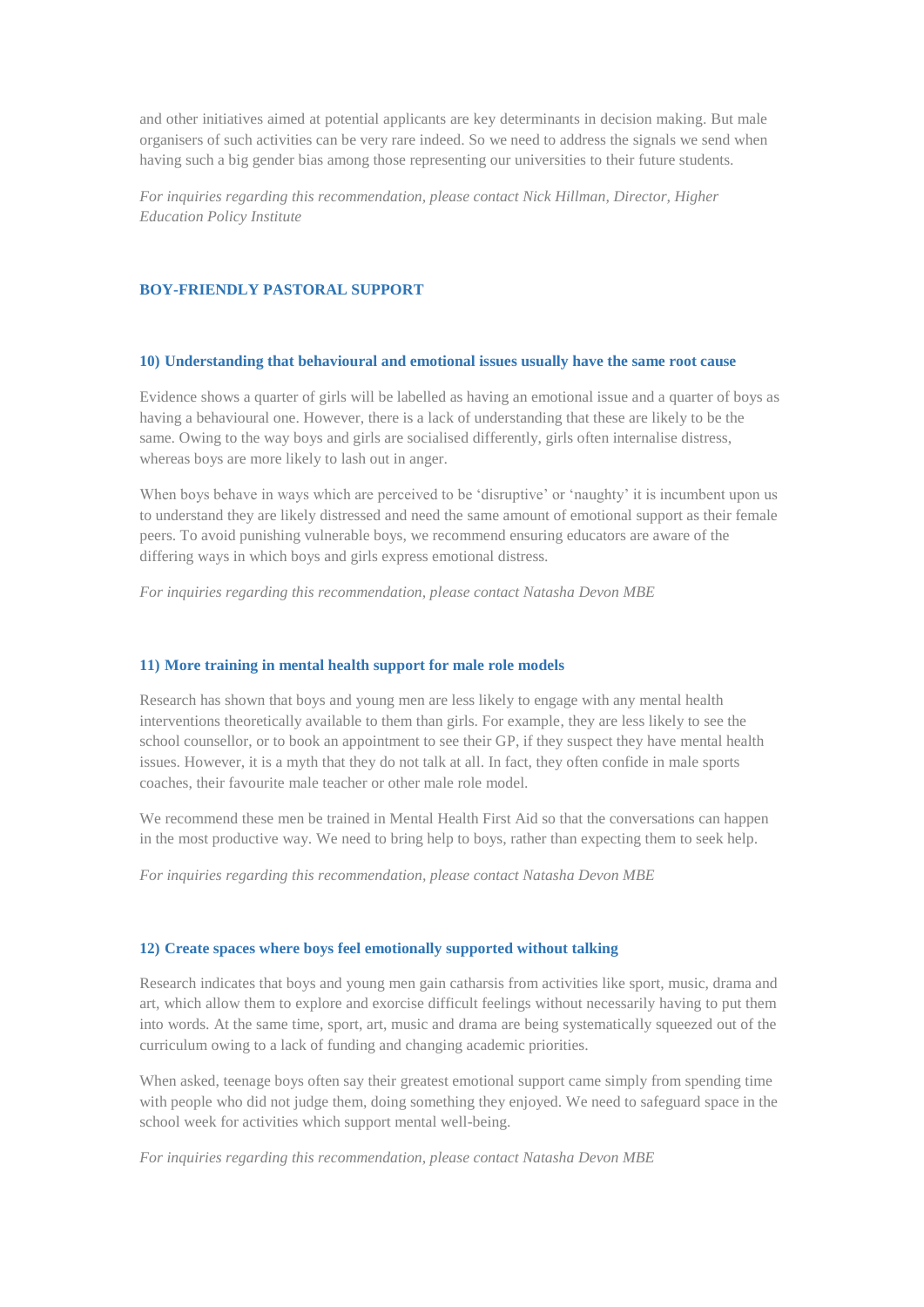#### **RESEARCH AND FUNDING**

## **13) Establish a UK-wide 'Mindsets Scholars Network' across higher education, schools and youth organisations**

The lower HE participation rates of boys from less privileged backgrounds mirrors their attainment rates in the education system generally. But universities must own the solution too and help make our education system more equitable.

Universities across the UK spend almost a £billion in outreach programmes from their Fair Access and Participation strategies. A slight rebalance and pooling of contributions amongst collaborating HEIs could support a national collaboration with partner schools and youth organisations to explore the impact of positive mindsets in resilience and learning development. This must start with a focus on boys and young men where the problem is most acute and long standing. This is how Ulster University funds its Taking Boys Seriously programme and network across Northern Ireland.

The network must work through the lived experiences of the very boys and young men who are being left behind. It could design new learning environments and instructional approaches around the cognitive approaches to male engagement. It should work with youth organisations to mentor mindsets outside the classroom. It should affect change through growth mindsets that allow boys to belong, to be recognised as smarter, to find purpose in education and to aspire to success by better understanding their world, their masculinity and their peer dynamics.

There are powerful roles in this collaboration for teachers, parents and community youth work.

*For inquiries regarding this recommendation, please contact Professor Brian Murphy, Director of Widening Access at Ulster University and project lead for Taking Boys Seriously.*

### **14) The creation of a multidisciplinary national 'Centre for Men, Policy and Praxis'**

With the closure of the Centre for Men's Health at Leeds Beckett University in 2017, there is no substantive research base for work around male health and related issues, including boys' educational attainment. Where work is being done, this is often on a 'single-silo' basis within academic disciplines and lacks a joined-up approach. The research and policy work is fragmented, and particularly in the case of good practice, often undocumented, underfunded and subject to local financial constraints.

A national *'Centre for Men, Policy and Praxis'* would provide an authoritative academic voice for research and practical work with men and boys, serving as a hub of innovative thinking and good practice. This would be a powerful resource for establishing what works, not just in terms of improving boys' education, but also for addressing the range of related issues that disproportionately affect men and boys, such as homelessness, suicide and imprisonment.

There is dearth of academic research on this topic. The Government can incentivise such research through targeted grant funding.

*For inquiries regarding this recommendation, please contact Mengage or Prof Gijsbert Stoet, Leeds Beckett University*